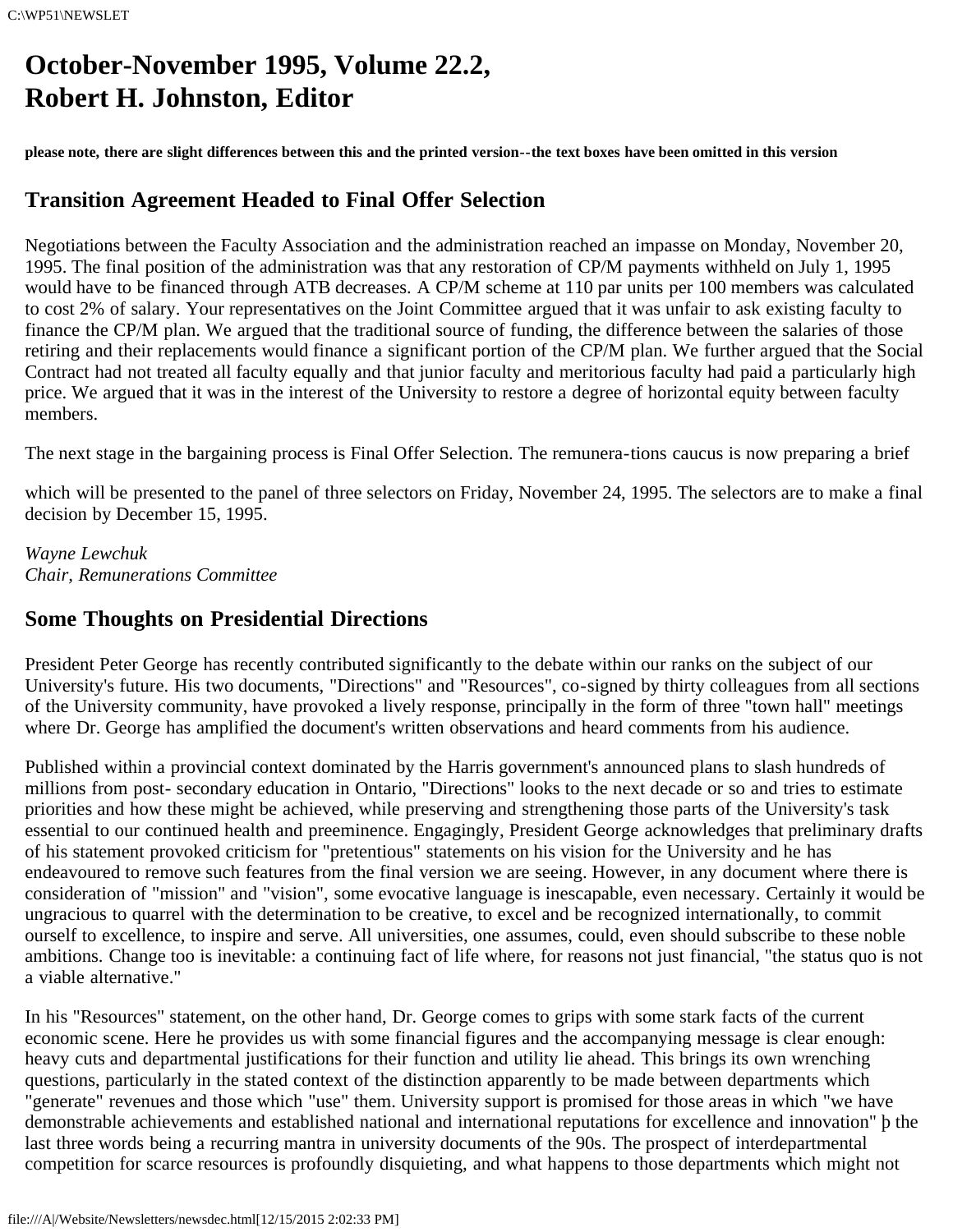C:\WP51\NEWSLET

bring in extra revenue but which have a justifiable conviction that their function is indispensable to any university pledged (repeatedly) to the pursuit of excellence? As the President reminds us, "we are not a business corporation [even if] we are being forced to think about commercializing some of our activities." Some fierce, demoralizing battles loom if this depressing vision is to be realized.

Dr. George and his team must be commended for bringing these issues to a wide McMaster public. They have certainly struck powerful chords among us, even as many wonder whether they will have a job in a year or two. Clearly we cannot pull a blanket over our heads and pretend the "Common Sense Revolution" is all a bad dream. The need to prepare for and meet the challenges ahead is the document's most insistent theme and its authors are right to make it, even if some features of their scenario evoke strong disagreement and foreboding. Nothing else could have been expected. This local exercise in *glasnost*, if maintained, might help the process of McMaster perestroika without, let us fervently hope, triggering the same result as occurred in an earlier and more notorious example.

*Robert H. Johnston Professor of History*

### **Tenure Under Attack Again?**

**Six months after Mike Harris set off a firestorm of criticism for his threat to eliminate tenure, a new battle is brewing over comments attributed to his Minister of Education and Training. John Snobelen has been reported to have made derogatory comments about tenure to a convention of Tory youth last month.**

**OCUFA President Michael Piva sent in the following letter to Snobelen today [November 7, 1995].**

**"I have recently become aware of some alarming and ill-informed statements attributed to you concerning tenure. The University of Waterloo student newspaper, the** *Imprint***, quoted you speaking to a mid-October Progressive Conservative Youth convention as saying:**

**`We as a government cannot cut social assistance to the people of Ontario and then ask them to tolerate a tenured professor on sabbatical. No one should have a lifetime contract.'**

**We hope these comments were attributed to you in error, because they betray a grave misunderstanding of Ontario's universities and of the role of tenure in meeting the university mission.**

**Tenure is, above all, a means to preserve academic freedom. The universities' role as centres of lively, critical thought would be impossible without it. This role is essential for a vibrant democracy. Tenure ensures that professors are not punished for pursu-ing research or speaking out on ideas that might be unpopular with the powerful forces of the day.**

**Tenure is granted only after many years of dedicated research, teaching and community service; its granting is subject to rigorous appointment and appraisal reviews; it is followed by exhaustive and exacting performance reviews, conducted at least annually. I challenge you to name any profession that is subject to more evaluation than university professors. Tenure does not protect people who neglect their duties, and there are recent cases of discipline and dismissal to prove it. No one in a university has a lifetime contract; tenured faculty have continuing appointments.**

**Professors, who have dedicated their lives to the pursuit of truth and the dissemination of knowledge, naturally feel passionately about tenure and academic freedom. Indeed, preservation of tenure has prompted our colleagues at the University of Manitoba to take strike action.**

**Your alleged comments also suggest a false impression of university sabbaticals. Sabbaticals entail specific research projects necessary to a professor's work assignments; they are not, as the statement attributed to you implied, extended vacations. Sabbatical proposals are intensely scrutinized and vetted, and the results thoroughly evaluated, to ensure that they are wise investments in professional performance.**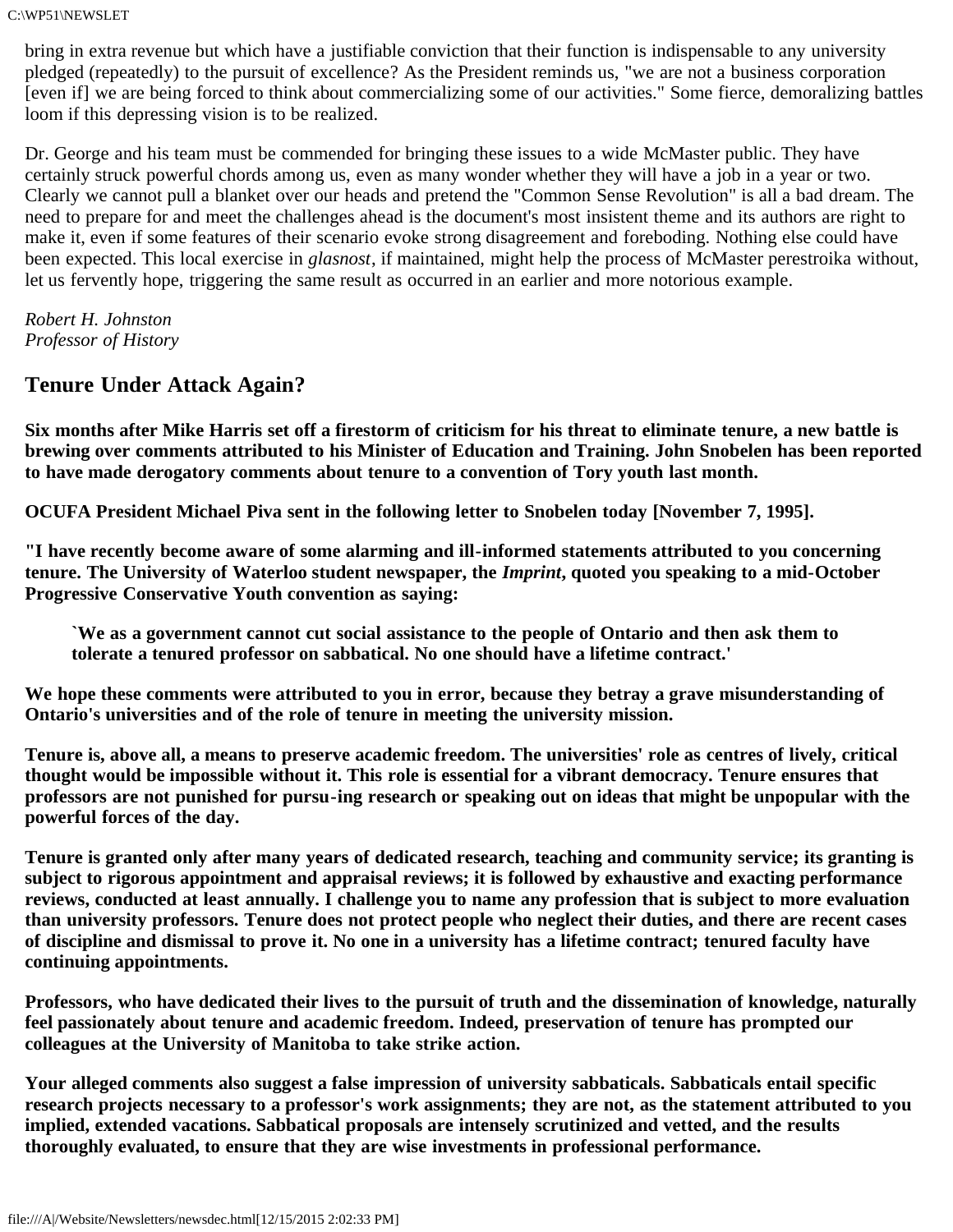C:\WP51\NEWSLET

*\_\_\_\_\_\_\_\_\_\_\_\_\_\_\_*

**I would appreciate hearing from you at your earliest convenience whether the quotes attributed to you accurately reflect your views. This is further illustration of the critical need for us to meet and share our views and experiences. I repeat our request for a meeting with you."**

*Reprinted from The OCUFA Report November 7, 1995, Volume 2 Number 4*

**[At November 21, 1995, Michael Piva had still not received a reply from the Minister.]**

**New List on Academic Freedom**

**What is Academic Freedom? Whose interests does it serve? Have we got it, and if not, how might we establish it? Is discourse and other expression within the Academy freer, or less free, than in the surrounding community? Where are the proper limits of Academic Freedom þ and how (and by whom) are they being contested, shifted, transgressed? With what other values (as for instance sensitivity, patriotism, equity, piety) does this value compete or conflict? How should we resolve these conflicts? When we invoke Academic Freedom in debate, is it to affirm impartial principle, or to dignify partisan aims? And how does this concept interact with various theories of knowledge and truth.**

**ACADFREE-L is an unmoderated discussion list devoted to such issues, and to news involving them. Faculty students, and interested others, of whatever philosophic or ideologic persuasion þ including those who distrust the whole notion of Academic Freedom þ are all alike cordially invited to join. To join, send an e-mail message to:**

**listserve@beaver.bemidji.msus.edu**

**Leave the subject line blank; and for the text of your message, enter a single line as follows (substituting your own first and last names for "FirstName" and "LastName")**

**SUBSCRIBE ACADFREE-L FirstName LastName**

**Further instructions and information will be e-mailed to you when you have done this.**

*Brian Donovan (bdonovan@vax1.bemidji.msus.edu)*

# **Humour from Around the World:**

#### **Orchestrating Budgetary Priorities**

*From the September 1995 Advocate, the newsletter of the Hungarian Scientific Workers' Association. Translated by John Fekete, President of the Trent University Faculty Association and reprinted with his approval.*

*When the New York Philharmonic toured in Budapest, the Prime Minister received an invitation to attend the gala concert, but sent his finance minister instead. Next day, members of cabinet received the following memo.*

*Subject: Assessment of Schubert's Unfinished Symphony in the light of budgetary policy.*

*I made the following observations at last night's concert:*

*1. The oboe section had nothing to do for long periods of time. Their numbers should be cut, and their work distributed among the other members of the orchestra.*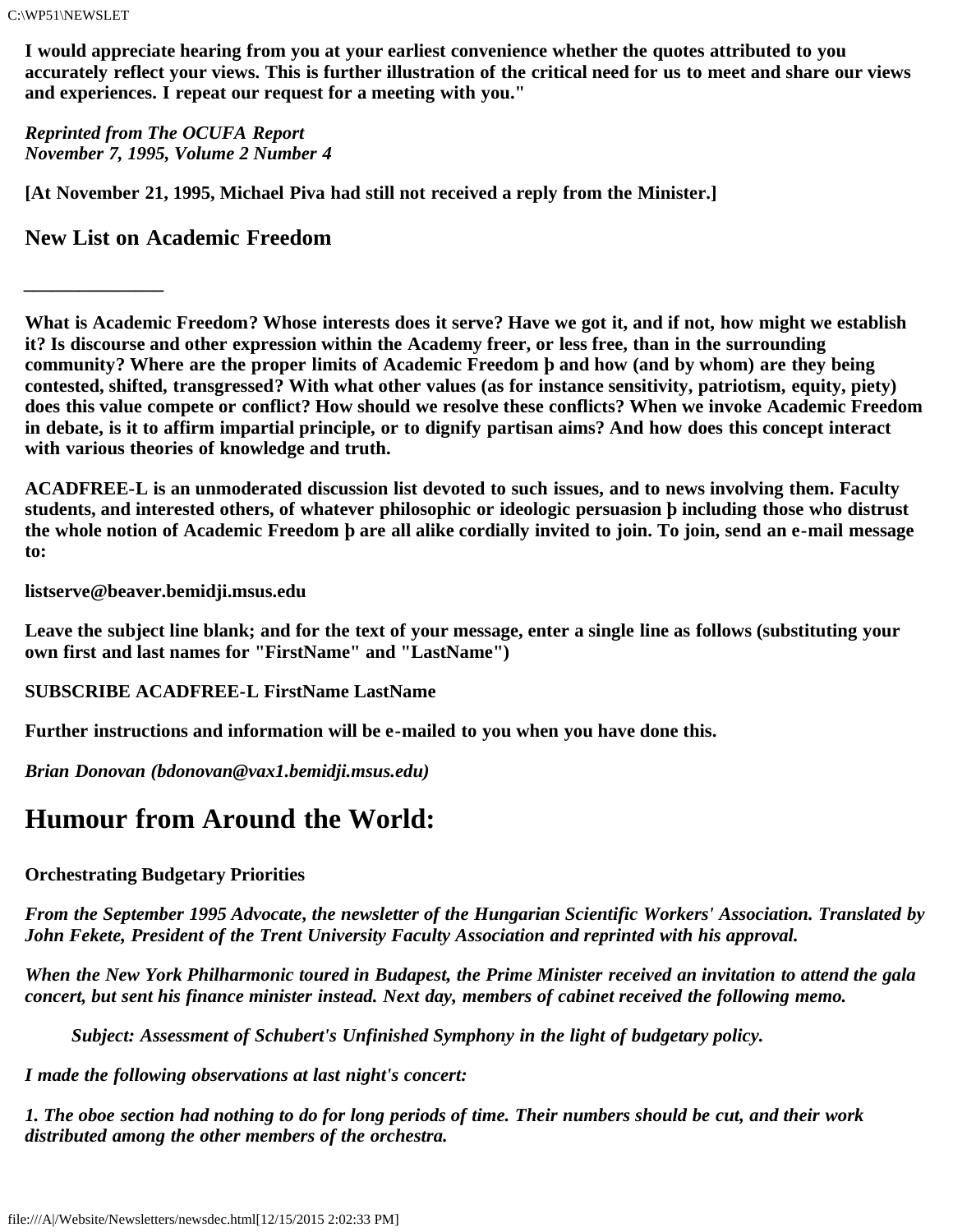*2. All 12 violins played the same tune. This points up an unnecessary duplication that is grounds for a significant work force reduction. Moreover, if the point of having 12 violins is to produce a certain volume of sound, the same result can be achieved by suitably amplifying 11 or even fewer violins.*

*3. Considerable effort had to go into the accurate rendering of sixteenth notes. This appears to be superfluous ornamentation. It would be better to replace sixteenth notes with much easier eighth notes. Students or entry level musicians could then be employed instead of highly trained professionals, with impressively lower salary and operating expenditures.*

*4. I don't see any point to having the horn section repeat the same tune that the string section has already played. If we can eliminate useless repetition of this kind, the symphony can be performed in twenty minutes instead of two hours.*

*I have to conclude that if Schubert had taken these items into consideration, he could have finished the symphony.*

*Recommendation: Introduction of these principles into the operations of the music community in this country would make it possible to schedule more concerts in each concert hall. As a result, half the concert halls could be closed, bringing significant further savings. Moreover, adaptation of these principles to the research community, post-secondary education, psychiatric hospitals, and other publicly funded institutions, would go some ways toward ensuring the success of our program*

#### *OCUFA Teaching and Academic Librarianship Awards*

#### *PROGRAM*

*Each year OCUFA recognizes outstanding teachers and academic librarians in Ontario universities through awards.*

*Since 1973 OCUFA has presented 245 awards.*

*The recipients are selected by the OCUFA Teaching and Academic Librarianship Awards Committee.*

*Approximately ten awards are presented.*

#### *CATEGORIES*

*Teaching, in the context of the OCUFA Awards, embraces virtually all levels of instruction þ graduate and undergraduate teaching, continuing education and faculty development. Similarly, proficiency in teaching may extend well beyond the classroom, the laboratory or the faculty member's office. Activities such as course design, curriculum development, organization of teaching programs and other significant forms of leadership are often important contributions to the instructional process. Those who excel in any of these are eligible for the OCUFA Teaching Awards.*

*Academic librarianship, in the context of the OCUFA Awards, embraces all aspects of librarianship that contribute to the scholarly achievement of all members of the university community. Activities such as development and delivery of services, provision of educational materials, collection development and management and other contributions to academic librarianship are important to the intellectual functioning of the university. Those who excel in any of these are eligible for an OCUFA Academic Librarianship Award.*

#### *NOMINATIONS*

*Nominations are invited from individuals, informal groups of faculty or students, or both, and such organizations as local faculty associations, faculty or college councils, university committees concerned with teaching and learning, librarians, local student councils, departments, alumni, etc.*